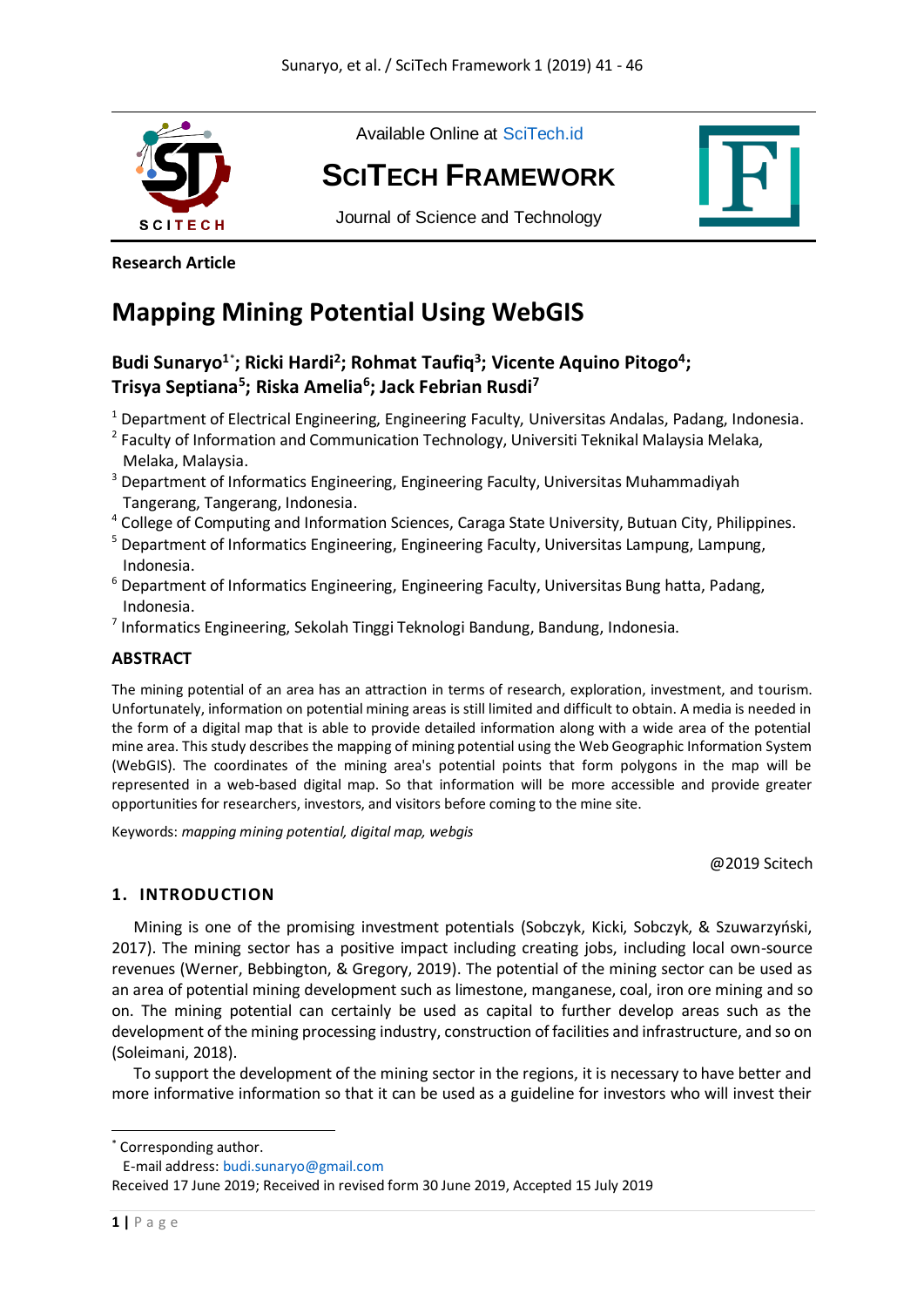capital. One of the systems for presenting information on the potential of the mining sector is through broadcasting in the form of data and information related to the geographical conditions of an area. This data will enter the server layer, the database server (Rusdi, Salam, Abu, Sahib, et al., 2019) and become a dataset in the use of information and communication technology (Rusdi, Salam, Abu, Sunaryo, et al., 2019). Systems on several interconnected devices lead to a web-based information system (Sunaryo, Rusydi, Manab, Luthfi, & Septiana, 2016). This presentation system is better known as WebGIS (Jayakumar, 2019) (Amelia & Ayu, 2016). WebGIS has several advantages in the concept of Computer-Aided Facilities Management (CAFM) (Xia, 2004). WebGIS is a computer-based information system for storing, managing and analyzing and calling geo-referenced data (Taufiq, 2013). The benefit of WebGIS is that it provides insight (Fago et al., 2014) and the convenience of users or decisionmakers to determine the wisdom to be taken, particularly with spatial aspects (Ã & Meroni, 2009). With this technology, it will be easier in terms of land tracking and mapping (Sunaryo, Rusydi, Rusdi, Suriani, & Daus, 2019), one of them is mining land.

The purpose of this research is to develop a WebGIS application as a dynamic open information media as well as a promotional media for the mining sector to support the regional economy. Primary database sourced from survey data in the field which is equipped with photos, detailed information and coordinates of potential mining area points using GPS. Data will be analyzed and adjusted with secondary data to produce an appropriate digital map. The results of primary data processing become input data for WebGIS applications. Each point coordinates of the area that forms polygons is a marker for WebGIS in displaying information on mining potential.

### **2. METHODOLOGY**

The research method focuses on developing a WebGIS-based mining potential mapping system. Starting from objectivity and problem identification, analysis and design, system development, system testing, to evaluation. This stage is illustrated in Figure 1.



*Figure 1: Research Stages*

The stages of the research began with objectivity and problem identification in the limited information on mining potential through online media. Then an analysis and system design are carried out that allows mining potential data to be accessed online. The system was built into a WebGIS application and tested through a web browser. Then the results are evaluated whether it is following needs.

### **3. RESULT AND DISCUSSION**

The data source comes from primary and secondary data collection which is processed in such a way as to produce input values for WebGIS applications (Figure 2). Primary data obtained from observations and taking coordinates the potential for mining using GPS in the field. Secondary data sourced from existing data and basic maps of the region.

Primary data is converted into digital maps using the Quantum GIS application and produces Shapefile (SHP) format files. Then this file is stored in a Keyhole Markup Language (KML) format file to display potential mining data accompanied by polygon coordinate values. Data will be analyzed based on database field parameters in WebGIS. If appropriate, the data is inputted into the WebGIS application.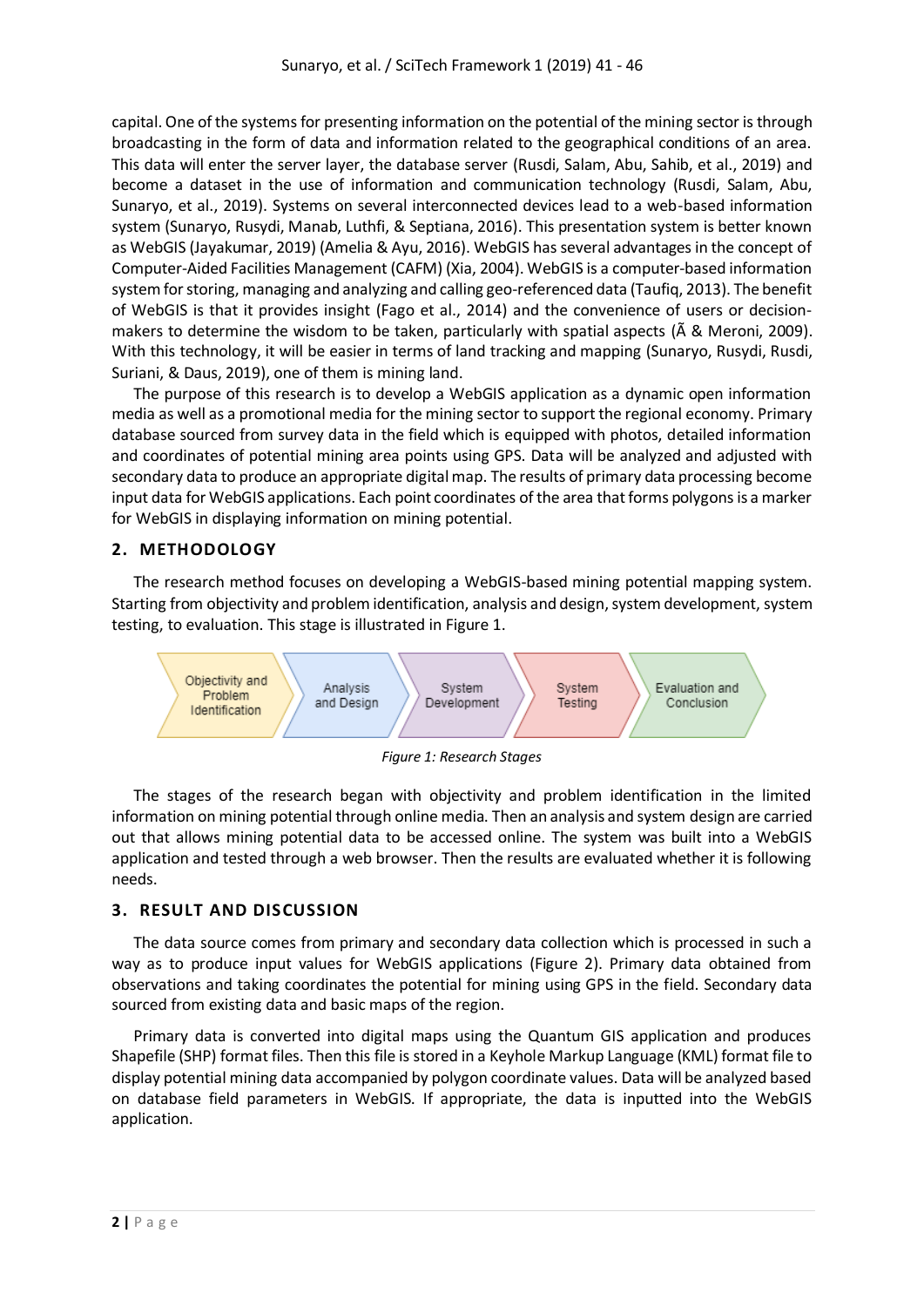

*Figure 2: Data Resources for WebGIS Application*

Following the basic map data potential of mining potential, a database structure was designed for the WebGIS application (Figure 3). The base map data attribute is used as the main table, the mining potential table. Then some reference tables were added to facilitate the processing of mining potential data later. Some reference tables are region table, land\_status table, wp\_status table, and user table.



*Figure 3: Structure of Database*

WebGIS users are divided into two. The first is that guests can only access detailed mining information along with digital maps in the form of polygons. The second is the operator that can perform data processing of the database server. The user access process for a WebGIS application is illustrated through the information system flow process in Figure 4.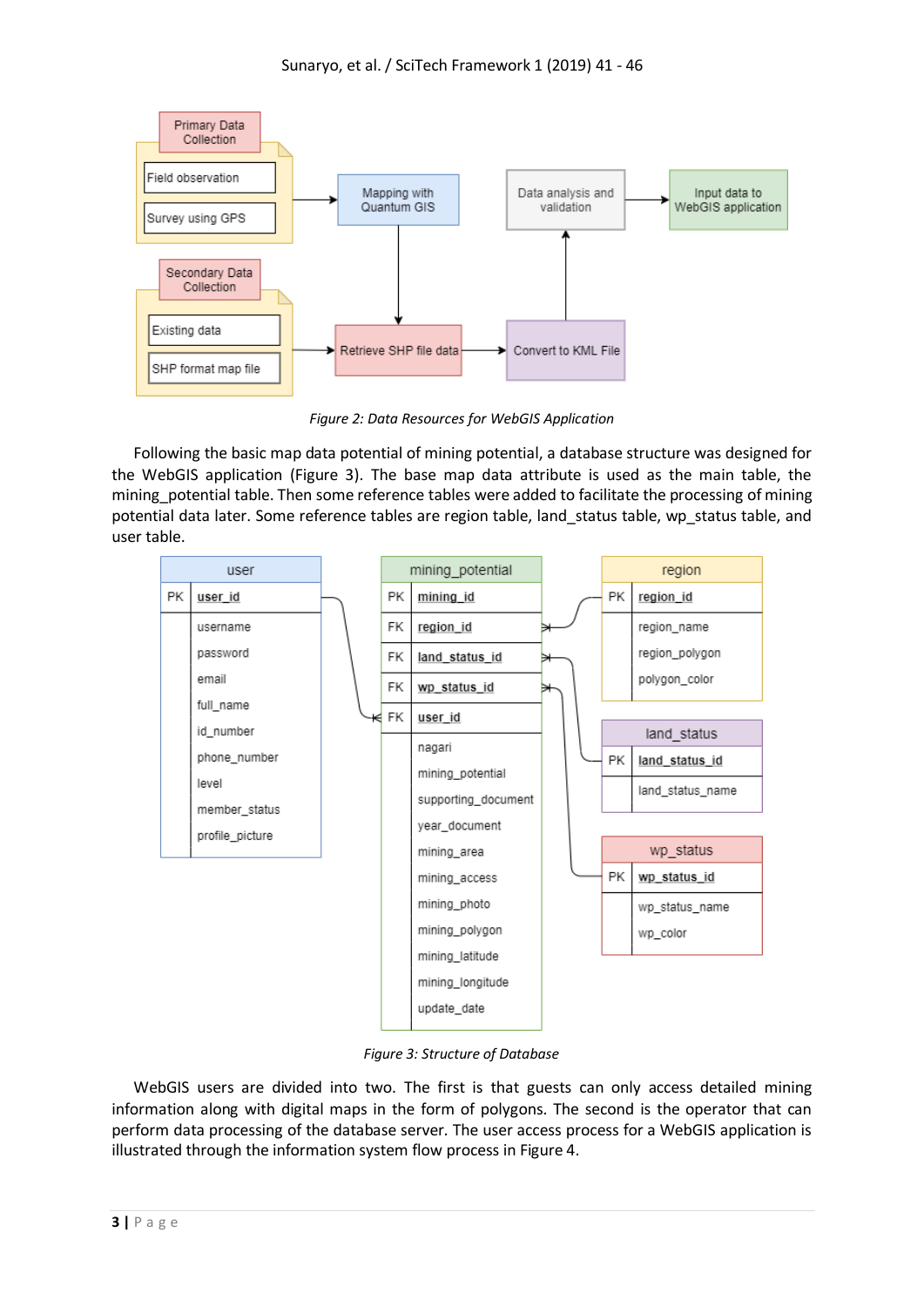

*Figure 4: Information System Flow Chart*

After passing through the stages of system analysis and design, primary data sourced from observations in the field are converted to KML data and opened through a text editor. Testing the system through the WebGIS application can be done by inputting KML data after passing the input value needs analysis process. Visually, the process of data conversion to data input can be seen in Figure 5.



*Figure 5: Visualisasi Input Data*

If the input process is successful and entered into the database, then the user can access mining potential information through a browser like a Figure 6. When the polygon area on the Google Map is clicked, a detailed mining potential information appears with a photo of the mine type.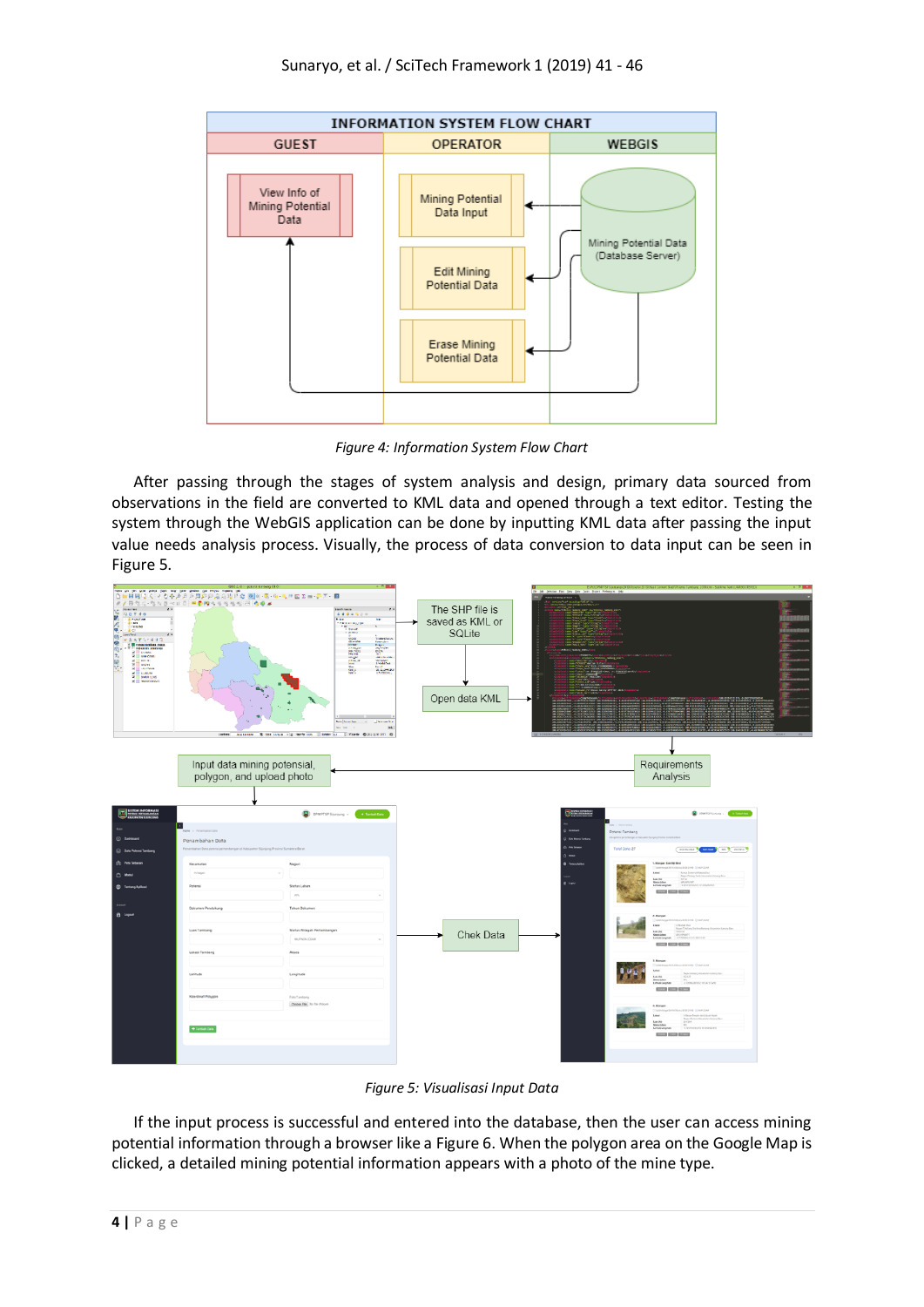

*Figure 6: WebGIS of Mining Potential*

### **4. CONCLUSION**

Information on mining potential has become more accessible because of WebGIS. So there is a great opportunity to attract researchers, investors, and visitors to come to the area of potential mining. With the opening of information and the interest of people to come, it can have a big impact on regional economic growth.

This research can be developed into a better application from the technical side or other sectors. For example in terms of data input, display, and completeness of the information. So that information and communication technology can be optimally utilized in encouraging business growth in the region.

#### **REFERENCE**

- Ã, V. P., & Meroni, F. (2009). A WebGis tool for seismic hazard scenarios and risk analysis. *Soil Dynamics and Earthquake Engineering*, *29*(9), 1274–1281. https://doi.org/10.1016/j.soildyn.2009.03.001
- Amelia, R., & Ayu, S. (2016). Sistem Informasi Geografis Lokasi SMA di Kota Padang. *Jurnal Teknologi Informasi Dan Pendidikan*, *9*(3), 18–25.
- Fago, P., Pignatelli, C., Piscitelli, A., Milella, M., Venerito, M., Sansò, P., & Mastronuzzi, G. (2014). WebGIS for Italian tsunami : A useful tool for coastal planners. *Marine Geology*, *355*, 369–376. https://doi.org/10.1016/j.margeo.2014.06.012

Jayakumar, K. (2019). *Chapter 15 - Managing Mangrove Forests Using Open Source-Based WebGIS*. *Coastal Management*. Elsevier Inc. https://doi.org/10.1016/B978-0-12-810473-6.00016-9

- Rusdi, J. F., Salam, S., Abu, N. A., Sahib, S., Naseer, M., & Abdullah, A. A. (2019). Drone Tracking Modelling Ontology for Tourist Behavior. In Journal of Physics: Conference Series (Ed.), *International Conference on Electronics Representation and Algorithm (ICERA 2019)* (Vol. 1201, pp. 159–165). Yogyakarta, Indonesia. https://doi.org/10.1088/1742- 6596/1201/1/012032
- Rusdi, J. F., Salam, S., Abu, N. A., Sunaryo, B., Taufiq, R., Muchlis, L. S., … Vitianingsih, A. V. (2019). Dataset Smartphone Usage of International Tourist Behavior. *Data in Brief*, 104610. https://doi.org/10.1016/j.dib.2019.104610
- Sobczyk, E. J., Kicki, J., Sobczyk, W., & Szuwarzyński, M. (2017). Support of mining investment choice decisions with the use of multi-criteria method. *Resources Policy*, *51*(November 2016), 94–99. https://doi.org/10.1016/j.resourpol.2016.11.012
- Soleimani, H. (2018). A new sustainable closed-loop supply chain model for mining industry considering fixed-charged transportation: A case study in a travertine quarry. *Resources Policy*, (July), 1–11. https://doi.org/10.1016/j.resourpol.2018.07.006
- Sunaryo, B., Rusydi, M. I., Manab, A., Luthfi, A., & Septiana, T. (2016). Sistem Informasi Manajemen Perangkat Elektronik<br>Berbasis Web. Jurnal Nasional Teknologi Dan Sistem Informasi, 02(01), 75–82. Berbasis Web. *Jurnal Nasional Teknologi Dan Sistem Informasi*, *02*(01), 75–82. https://doi.org/10.25077/TEKNOSI.v2i1.2016.75-82
- Sunaryo, B., Rusydi, M. I., Rusdi, J. F., Suriani, R., & Daus, S. (2019). Sistem Pelacakan Lokasi Pelaporan Petugas Lapangan Irigasi Provinsi Sumatera Barat Berbasis GPS Smartphone dan WebGIS. *Jurnal RESTI (Rekayasa Sistem Dan Teknologi Informasi)*, *3*, 271–281. https://doi.org/doi.org/10.29207/resti.v3i2.957